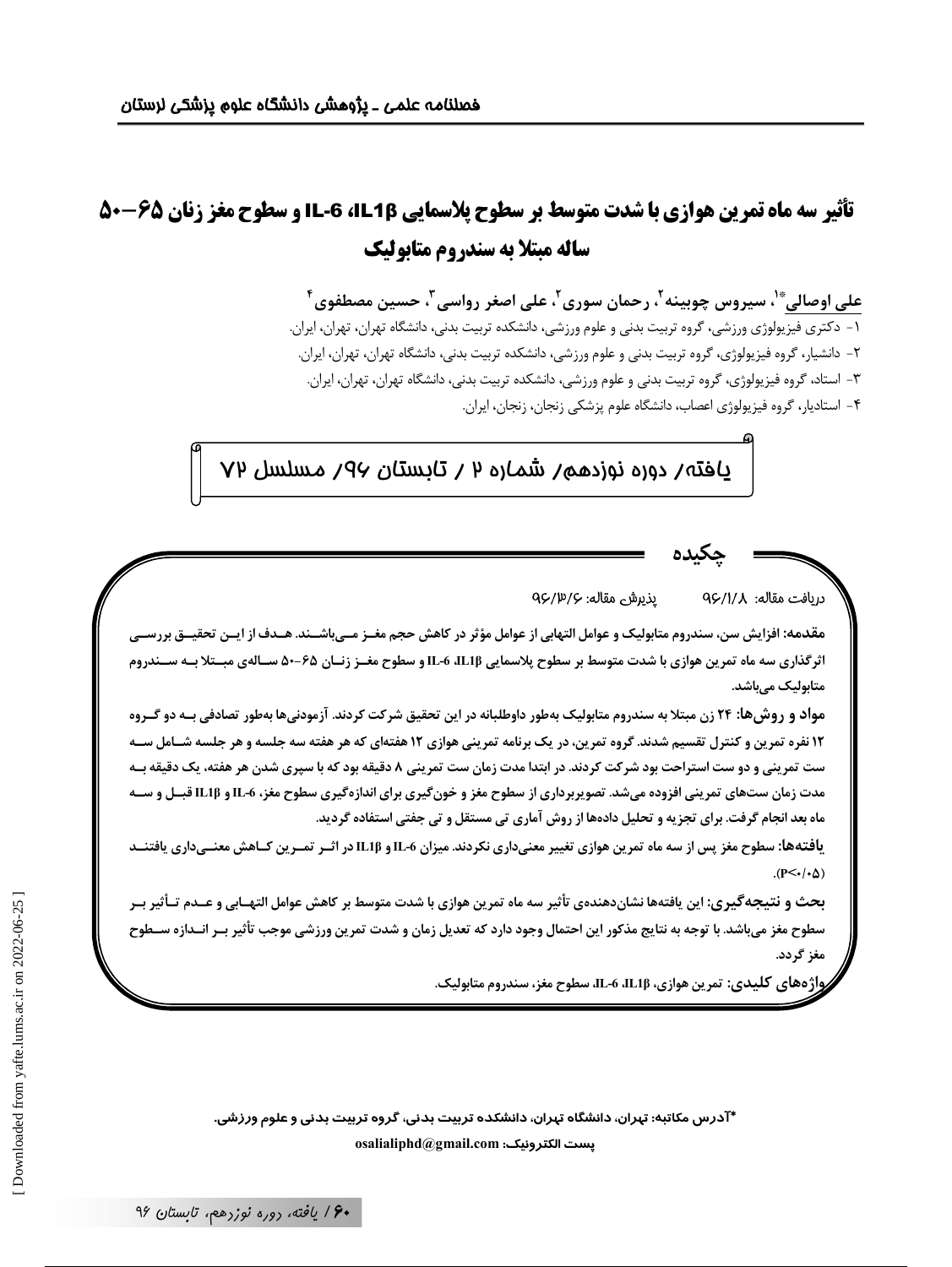نمودند (١٢). افزايش مزمن گلــوکز خــون و فشــارخون در بیماران مبـتلا بـه سـندروم متابولیـک خـود مـانع نروژنـز خواهد گردید که درنتیجه این احتمال وجــود دارد کــه بــا كـاهش بيـان BDNF، حجـم مغـز نيـز كـاهش يافتـه و درنتیجه منجر به کـاهش عملکـرد شـناختی گـردد (۱۳). جلوگیری از کاهش حجم مغز یکی از مسائل مـورد بحـث علوم مختلف میباشد چرا کــه کــاهش حجــم مغــز در اثــر بیمـاری سـندروم متابولیـک منجـر بـه اخـتلال عملکـرد شناختی میگردد (۲). هدف از این تحقیق بررسـی تـأثیر انجام تمرین هوازی بـا شـدت متوسـط بـر عوامـل پـیش التهابي و اندازه سطوح مغز ميباشد. اين تحقيــق تـأثير يــا عدم تأثیر ورزش هوازی با شدت متوسط بر سطوح مغـز را مورد بررسی قرار داده و مکانیسمهای مؤثر بر حجم مغز را نیز تحت بررسے قـرار خواهـد داد. نتـایج چنـد تحقیـق بنیادی نشان از وجود روابط بین کـاهش بیـان BDNF و افزایش عوامل پیش التهـابی در افـراد مبـتلا بـه سـندروم متابولیک میباشد و از جایی که افزایش چربی دور کمـر، تري گليسيريد، گلوكز خـون، فشـارخون و كـاهش سـطح HDL-C با كـاهش BDNF و افـزايش عوامـل التهـابي در ارتباط میباشد حساسیت برای بررسی اندازه سطوح مغـز بیشتر میشود تا مکانیسمهای دخیل در آن روشن گـردد. تاكنون تحقيقات زيادى، تأثير تمـرين ورزشــى بـر ميــزان عوامل التهابي را مورد بررسي قرار دادهانــد. ولــي تحقيقــي کـه تـأثير ورزش هـوازي بـا شـدت متوسـط بـر سـطوح پلاسمایی عوامل التهابی و اندازه سطوح مغزی را همزمـان مورد بررسی قرار دهد وجود ندارد. بطـور مثـال اسـتينس وولـد و همكـاران در مطالعـهاى پـس از سـه مـاه تمـرين استقامتی شدید، هیچ تغییر معنیداری را در میزان سطح سرمی IL-6 و hs-CRP مشاهده نکردند. البته میزان TNF کاهش غیر معنــیداری داشـت (۱۴). در مطالعــهای دیگــر کریستینسـین و همکـاران نیـز پـس از سـه مـاه تمـرین استقامتی هـيچ تغييـري در ميـزان عوامـل التهـابي IL-6

#### مقدمه

با افزایش سـن احتمـال ابـتلا بـه سـندروم متابولیـک همراه با التهاب خفیف بیشتر مے شـود (۱). بــا توجــه بــه تغییر سبک زندگی، شیوع سـندروم متابولیـک در جامعـه امروزی بیشتر شده است (۲). سندروم متابولیک به حضور حداقل ٣ عامل از ۵ عامل خطر اطلاق میشود. این عوامل عبارتند از چربی دور کمر بیشتر از ۹۴ سـانتی متـر، تـری گلیست ید بالاتر از ۱۵۰، ستطح HDL-C کمتنز از ۴۰، هایپر گلیسمی (گلوکز بیشتر از ۱۱۰) و فشارخون بـالاتر از ۱۳۰/۸۵ میلی متر جیوه (۲٫۳). بافت چربـی نقـش مهمـی در علت شناسی سندروم متابولیـک دارد. تـکتـک مـوارد مطرح در سـندروم متابولیـک ارتبـاط نزدیـک بـا افـزایش ســايتوكاينهــاي پــيش التهــابي دارد (٢). بافـت چربــي همچــون يــک غــده درون٫يــزي کــه آديپوســايتوکاين و سایتوکاین را ترشح میکنـد عمـل نمـوده و ایـن امـر بـه صورت غيرمستقيم بر سـطح Interleukin 6) IL-6) تـأثير مي¢ذارد (۶–۴). عوامل التهابي همچون IL-6 قابليت عبور از سد خونی را دارند (۷). عوامـل التهـابی طـی مكـانیزمی موجب جلوگیری از افزایش بیان عامـل رشـدی مشـتق از مغز مے گردد. Brain-Derived Neurotrophic ) BDNF Factor) عامــل نــوروتروفيكي اســت كــه موجـب بقــاء و شکل گیری نورون و نروژنز میگردد (۸٫۹). بیـان بـیش از انسدازەي IL-6 و Tumor Necrosis Factor ) TNF-a alpha) تخریب سـلولهـای نـورونی را افـزایش مـی،دهـد (۸٫۱۰) همچنین تانکا و همکاران در تحقیق خود افـزایش سطوح TNF-a و Interleukin-1 beta) IL1β) در سلول میکروگلیا که موجب کاهش بیـان BDNF در هیپوکامـپ میشود را گزارش نمودند (۹). اکثر محققین تـأثیر مثبـت ورزش بر سندروم متابولیک را گزارش نمبودهانند (١١). تأثير كاهشي ورزش بـر مقـدار گلـوكز خـون مـورد تأييـد محققین میباشد. همچنین میک و همکاران در مطالعهای ارتبـاط معكـوس و معنـىدار گلـوكز و BDNF را گـزارش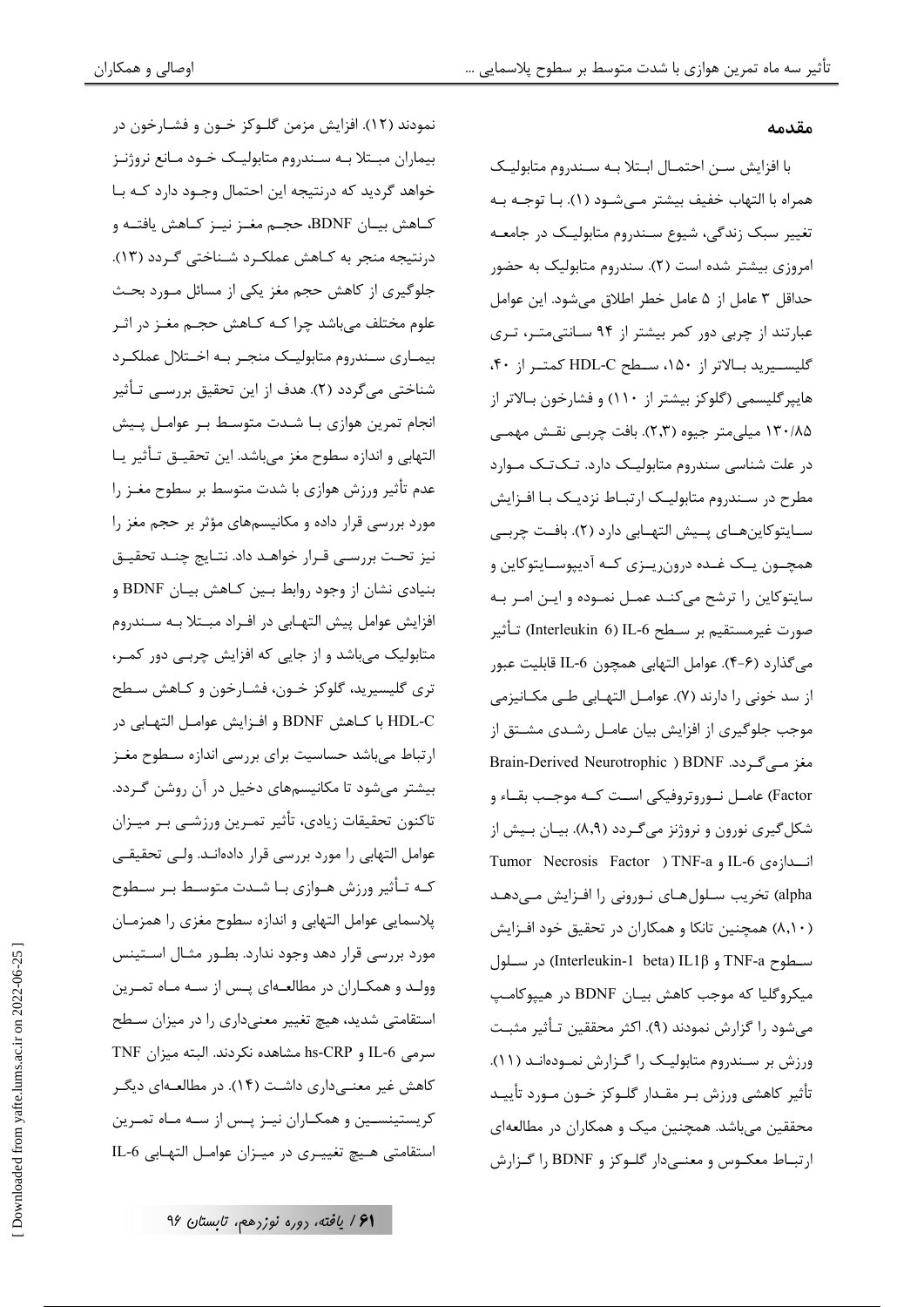پزشک از لحاظ سـوابق بیمـاری و نـاراحتیهـای جسـمانی، مشكلات روانشناختي و خواب و فشارخون معاينــه شـدند و در صورت نیاز از برخی از آنها تست سلامت قلب بـه عمـل آمد. هیچ یک از آزمودنیها در طی یک سال گذشته، سابقه شرکت در فعالیت بدنی منظم نداشتند. لازم بـه ذکـر اسـت كه در ايـن تحقيـق از مـلاک ATPIII ( Adult Treatment ) Panel III) برای شناسـایی شـاخصهـای خطـر متابولیـک استفاده شد که به حضور سه از پـنج ايـن مـوارد (دور کمـر بیش از ۹۴ سانتی متر، تـریگلیسـرید خـون بـیش از ۱۵۰ میلیگرم بر دسیلیتر، HDL خون کمتر از ۴۰ میلیگرم بر دسی لیتر، فشـارخون بـیش از ۱۳۰/۸۵ میلـیمتـر جیـوه و گلوکز خون ناشتای بالاتر از ۱۱۰ میلی گرم بر دسی لیتر) در فرد، فرد مورد نظـر بـه عنـوان شـخص مبـتلا بـه سـندروم متابولیک لحاظ گردید (۳). به بیان دیگر، اف اد داوطلب در صورت دارا بــودن ســه و يــا بــيش از ســه شــاخص خطــر متابولیک بر اساس ملاک ATPIII، به عنوان آزمودنی دارای سندروم متابولیک لحاظ شدند. لازم به ذکر است کـه چهـار نفر از آزمودنیها به دلیل عدم حضور مـنظم در تمرینـات و نیز دو نفر از افراد گروه کنترل به دلیل عدم حضور در پس آزمون از جریان تحقیق خارج شدند و در پایان نتایج ۲۴ نفر در تجزیه تحلیل آماری مورد بررسی قرار گرفت. مـلاک خروج افراد، غیبت بیش از سه جلسه از دوازده جلسـه بـود. لازم به ذکر است که با تشخیص پزشک تیم، آزمـودنی هـای هر دو گروه هیچ دارویی در مدت تحقیق و شش ماه قبـل از آن مصرف نکردند.

## يروتكل تمريني

تمرينات مربوط به گروه تمـرين (ME) شـامل دوازده هفته که هر هفته شامل ۳ روز و هر روز بـه مـدت ۲۴ تـا ۵۷ دقیقه در زمان معینی از روز (۹ تا ۱۲ صبح) (۲۰) با شدت ۶۰ تا ۷۰ درصد از ضربان قلب ذخیره انجام شد. در هر جلسه، تمرينات در قالب سـه سـت متــوالى بــا فاصـله استراحت ۵ دقیقه در بین ستها انجـام مـیشـدند. زمـان مشاهده نکردند (۱۵). لی و همکاران در مطالعـهای تغییـر معنیداری در میزان عوامل التهابی پس از سه ماه تمـرین اسـتقامتى مشـاهده نكردنــد (١۶). در مقابــل تروســيد و همكاران تمرين ورزشي را مـؤثر در كـاهش التهـاب افـراد مبتلا به سندروم متابولیک دانستند (۱۷). از طـرف دیگـر برخي مطالعات ديگر كـاهش hs-CRP و IL-6 را گـزارش نمـودهانـد. اریکسـون و همکـاران در تحقیـق خـود علـت آتروفی مغز را در طی ۲ سال عدم تحرک، کاهش آمادگی قلبی و تنفسی بیـان نمودنـد (١٨). مـورتیمر و همكـاران اشاره نمودند که ۴۰ هفته پیادهروی هیچ تأثیری بر حجـم مغز افراد مسن نداشت (١٩). اریکسون و همکـاران نشـان دادند که یک سال تمرین هوازی، هر هفته سه بار با شدت متوسط موجب افزایش حجم مغز میگردد (۱۸). با توجـه به تناقض نتايج تحقيقات گذشـته و تفـاوت متـد تمرينـي تحقيقات ذكر شده از لحاظ شدت و مدت با تحقيق حاضر و جامع نبودن تحقيقات گذشته و نيز تفـاوت آزمـودنىهـا می توان اشاره نمود که این تحقیق از نـوع کـاربردی و نـو می باشد. چرا که این تحقیق به تأثیر و عدم تأثیر ۱۲ هفته تمرین هوازی با شدت متوسط بر میزان عوامـل التهـابی و سطوح مغز زنان ۶۰-۵۰ سال مبتلا به سندروم متابوليك خواهد پرداخت.

## مواد و روش ها

روش بررسی نیمه تجربی از نوع بررسیهای کـاربردی میباشد که طـرح پژوهشـی شـامل پـیش آزمـون و پـس آزمون با یک گروه شاهد و یک گروه تجربی بود.

## جامعه آماري

جامعــه آمــاري پــژوهش، همســران شــهيد ۵۰ تــا ۶۵ سالەي مېتلا بە سندروم متابولیک شهرستان زنجـان بودنـد. یسس از یخــش آگهــی در اداره کــل بنیــاد شــهید و امــور ایشارگران استان زنجان، در آغـاز تحقیـق تعـداد ۳۰ زن میانسال داوطلب شهر زنجان (۵۰ تــا ۶۵ ســاله) بـرای اخــذ مجوز حضور در فعالیت جسمانی مد نظـر پــژوهش، توسـط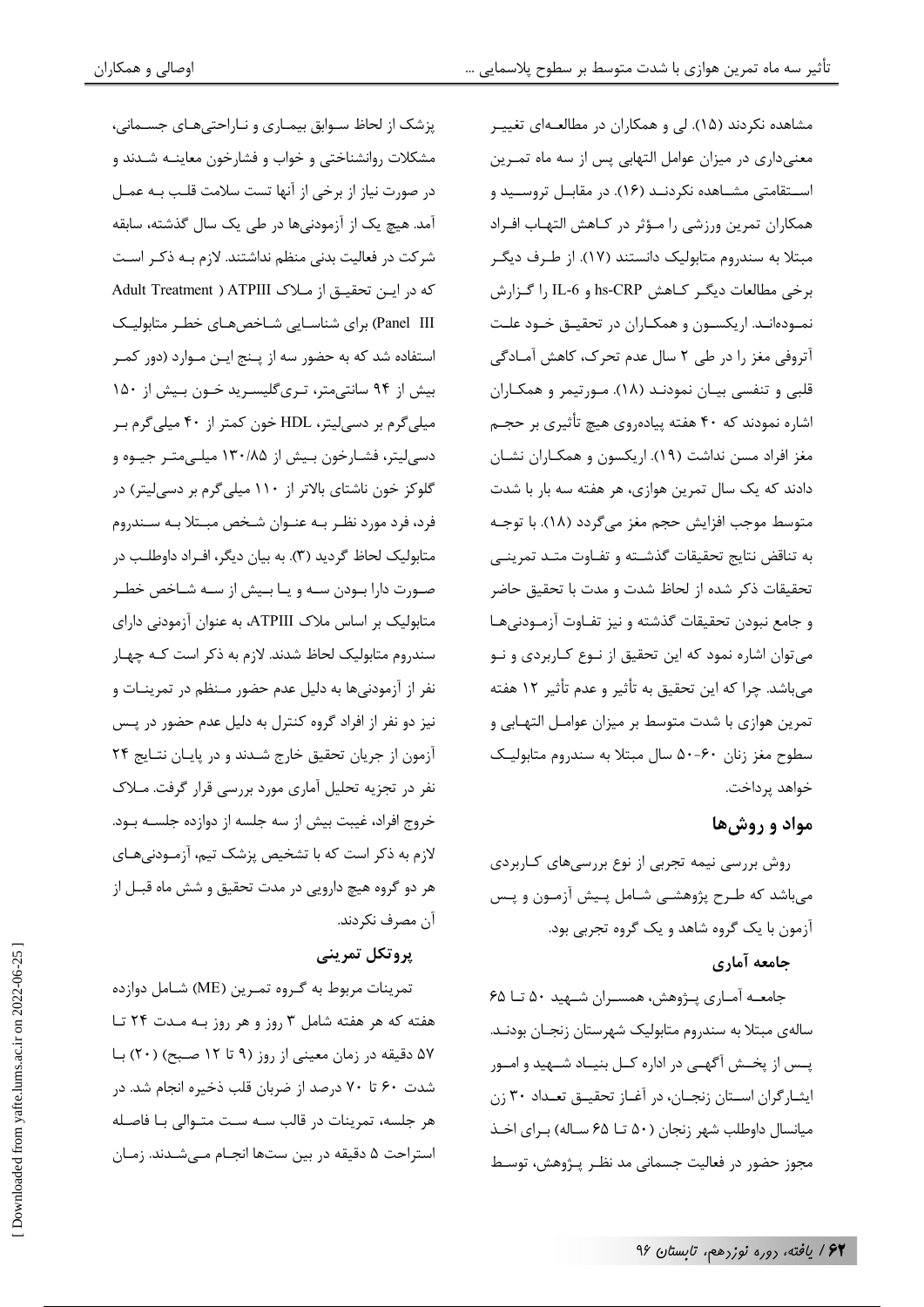ستهای تمرینــی در هفتـه اول، هشـت دقیقـه بـود و بـا سپری شدن هر هفته، یک دقیقه به مدت زمان ستهـای تمرین افزوده میشد، بـهطـوری کـه در هفتـه دوازدهـم تمرین به سه ست ۱۹ دقیقهای رسید. لازم به ذکـر اسـت که ضربان قلب استراحتی، هر هفته چک میشد و شدت برنامه تمرین از روی آن با استفاده از دستگاه ضربان سـنج پلار (Polar: Finland) تنظیم میشد. کل جلسات تمـرین با ۵ دقیقه گرمکردن (نـرمش و تمرینـات کششـی) آغـاز میشد و در پایان نیز ۵ دقیقه سرد کـردن وجـود داشـت. گروه کنترل در این مدت دوازده هفتهای، از انجام فعالیت بدنی غیرمعمول منظم اجتناب کردند.

#### خون گيري

از تمام آزمودنیها در دو مرحله شامل پـیش آزمـون و پس آزمون (بعد از دوازده هفته تمـرين)، خــون گيــرى بــه صورت ناشتا در ساعت ۹ صبح (برای اندازهگیـری سـطوح .<br>پلاسمایی عوامل التهابی و سرمی گلـوکز، تـریگلیسـرید، ليپوپروتئين پرچگال پلاسما) به عمل آمـد. البتـه لازم بـه ذکر می باشد جهت حـذف تـأثیرات حـاد ورزش ازجملـه کوفتگی تأخیری و آسیبهای احتمالی کوچک در ساختار عضله بر میـزان IL1β و IL-6 خـونگیری در مرحلـه پـس آزمون، چهار روز پس از آخرین جلسهی تمرینی انجام شد (۸٫۲۱). در هر بار خون گیری، بخشی از نمونههای خـونی (۲ سی سی) سیاهرگ بازویی در تیوبهای حاوی ماده ضد انعقاد EDTA جمعآوری شـدند و پـس از سـانتريفوژ (١٢ دقیقه با ۳۰۰۰ دور در دقیقه) و جداسازی پلاسما سطوح پلاسمايي IL1β توسط كيت ويـژه سـنجش مقـدار IL1β (eBioscience, Vienna, Austria) با حساسيت pg/mL ۰/۰۵ و IL-6 توسط كيت ويبژه سنجش مقـدار IL-6 (eBioscience, Vienna, Austria) با حساسييت pg/ml ۰/۰۳ به روش الايزا اندازهگيري شد.

مقدار گلوکز خون به روش گلـوکز اکسـيداز و سـطوح چربی به روش آنزیماتیک استاندارد (کیت پارس آزمون،

کرج، ایران) با استفاده از دستگاه اتوآنالایز, بیوشیمی مدا ، کوباس میرا اندازهگیری شد. ضریب تغییرات این کیت در هر سنجش و بین سنجشهای مختلـف ( Inter-Assay Variation) به ترتیب برای تریگلیسرید برابر بـا ۱/۸۲٪ و ۱/۶٪، برای قند خون برابر با ۱/۷۴٪ و ۱/۱/٪ برای HDL برابر با ٢/١٥٪ و ١/٢٨٪ بود. بخش از نمونههای خـونی (۴ سی سی) در دمای ۸۰- درجه سلسیوس نگهداری شد. **MRI** 

قبل و سه مـاه بعـد از تمرينـات از آزمـودنىهـا جهـت اندازهگیری سطوح مغز توسط دسـتگاه MRI تصـویربرداری از سطوح ساجیتال، فرونتال و هوریزنتال انجام گرفت. ملاک برای ارزیابی وسیع ترین سطح بود. لازم به ذکـر اسـت MRI در پیش و پس آزمون میبایست توسط یک متخصص انجام گیرد. مساحت توسط خود دستگاه به میلی متر مربع گزارش گردیـد. دسـتگاه MRI سـاخت کشـور چـین سـال ۲۰۱۵، شركت GE، مدل XBO، پرمننت ۰/۴۵ تسلا بود.

#### $Z$  نحوه محاسبه امتياز

+ انحراف معيار/(ليپوپروتئين پرچگال-۴۰) = امتياز Z - قند خون ناشتا) + انحراف معيار/(١۵٠ - ترى گليسريد) + انحراف معيار/(٩۴ - دور كمر) + انحراف معيار/(١١٠ انحراف معيار /(١٣٠ - فشارخون سرخرگي)

#### نحوه محاسبه درصد چربی بدن

درصد چربی بدن آزمـودنیهـا توسـط دسـتگاه بـادی كامپوزيشن مدل BF500 OMRON ساخت كشور آلمـان محاسىه گردىد.

## نحوه محاسبه كالرى دريافتي

آزمودنیها مـواد غـذایی مصـرفی روزانـه را در برگـه یادداشت ثبت نمودنـد و مـواد غـذایی مصـرف شـده در صبحانه، میان وعدهها، نهـار و شـام توسـط نـرمافـزار N4 محاسبه گردید.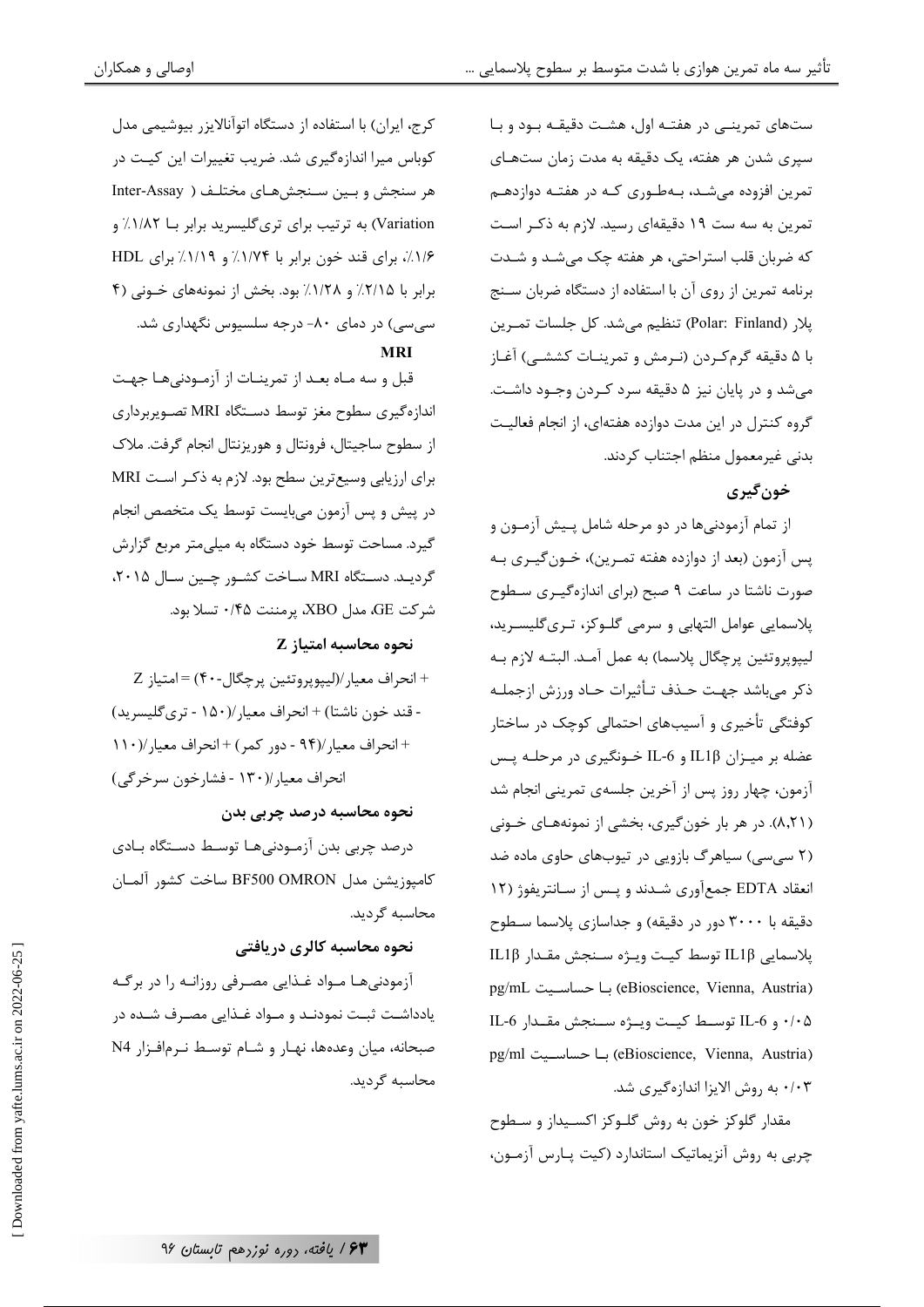۱ قابل مشاهده می باشد. آزمودنی های گروه EM در طـول

١٢ جلسه تمرين، با ميزان پايبندى ٩١ درصدى در ايـن

تحقیق مشارکت نمودند. طبق اینکه هر دو گـروه در ابتـدا

از لحاظ میزان کــل کــالری دریــافتی، کــالری دریــافتی از

پروتئین، کربوهیدرات، چربـی و مقـادیر امتیـاز Z، درصـد

چربی و شاخص توده بدن همگن بودند و با وجود اینکه در

نتايج آزمون تي مستقل اختلاف معنىداري نداشـتند لـذا

هيچ يک از متغيرها را به عنوان متغير مخدوشگر لحـاظ

#### روش آماري

پس از اطمینان از نرمال بودن توزیع دادههـای کسـب شـده توسـط آزمـون كولمـوگروف اسـميرنوف، از درصـد فراوانــی، میــانگین و انحــراف اســتاندارد بــرای توصــیف ویژگیهای فردی و از آزمـون تـی مســتقل بـرای بررسـی تغییرات بین گروهی و از آزمون تی وابسته جهت بررسی تغييرات درون گروهـي اسـتفاده گرديـد. معنــيدار بـودن تفاوتهای دادهها در سطح (P<۰/۰۵) محاسبه گردید.

#### بافتهها

نتايج مقادير شاخص سـندروم متابوليـك، وزن، BMI، امتياز Z و مقايسه بين گروهي گروه EM و CM در جدول

| گروه                                                                         |                                  | Sig                       | زمان اندازهگیری | شاخص                |  |
|------------------------------------------------------------------------------|----------------------------------|---------------------------|-----------------|---------------------|--|
| <b>CM</b>                                                                    | EM                               |                           |                 |                     |  |
| $149/4 \cdot t \pm 19/47$                                                    | 15V/88±1V/41                     | .18                       | پیش آزمون       | فشارخون دياستول     |  |
| $15.777 \pm 1970$                                                            | $157/- \lambda \pm \Delta$ /۶۸   | $\cdot$ / $\cdot$ $\cdot$ | سه ماه بعد      | ميلىمتر جيوه        |  |
| $\cdot$ $\uparrow$ $\cdot$ $\uparrow$ $\pm$ $\uparrow$ $\uparrow$ $\uparrow$ | $1.7744 + 9.774$                 | .199                      | ييش آزمون       |                     |  |
| $1.5/17\pm9/57$                                                              | $95/77\pm V/11$                  | $\cdot$ / $\cdot$ $\cdot$ | سه ماه بعد      | دور کمر             |  |
| $17.791 \pm 97/29$                                                           | 1٣٠/٥٨±۶۴/٣٣                     | .199                      | پيش آزمون       | گلوکز               |  |
| $157/6$ $\pm$ $\Delta$ $\Lambda$ / $\Lambda$ $\Delta$                        | $11\lambda/91\pm\Delta9/5$       | .708                      | سه ماه بعد      | سانتيمتر            |  |
| $Y\\Y/\cdot \lambda \pm V\mathcal{S}/9$                                      | Y11/0.1Y9/97                     | .19 <sub>A</sub>          | پيش آزمون       |                     |  |
| $Y19/70 \pm V0/97$                                                           | $15Y/Y\Delta \pm 79/91$          | $\cdot$ / $\cdot$ \       | سه ماه بعد      | تر ی گلیسر ید       |  |
| $f9/\Delta \cdot \pm 17/\Delta \Delta$                                       | $0.199 \pm 1197$                 | .71                       | ييش آزمون       | ليپوپروتئين         |  |
| $f$ $f$ $\Lambda$ $f$ $\pm$ $\Lambda$ $f$ $f$ $\Lambda$                      | 4V199±917V                       | .71                       | سه ماه بعد      | میلیگرم بر دسی لیتر |  |
| $-\mathbf{r}/\mathbf{f}$ 9± $\mathbf{v}/\mathbf{v}$                          | $-\mathbf{y}/\mathbf{y}$         | .199                      | پيش آزمون       |                     |  |
| $-\mathfrak{f}/\cdot\mathfrak{r} \pm \mathfrak{r}/\mathfrak{f}\mathfrak{r}$  | $-17.5 + 17$                     | $\cdot$ / $\cdot$ $\cdot$ | سه ماه بعد      | $Z$ امتياز          |  |
| $T1/\lambda 2\pm 7/3$                                                        | $T1/FT \pm T/7V$                 | $\cdot$ /YA               | ييش آزمون       |                     |  |
| $\Upsilon\Upsilon/1\Upsilon\pm\Upsilon/91$                                   | $T \cdot  Yf \pm Y  \wedge Y$    | .   . 9                   | سه ماه بعد      | BMI                 |  |
| $VV/\cdot f \pm \Lambda/f$ ۹                                                 | $V\Delta$ /9 · $\pm \lambda$ /19 | .195                      | پيش آزمون       |                     |  |
| $Y \Lambda / 9 \cdot \pm \Lambda / 19$                                       | $VT\cdot 1\pm V\cdot 1$          | .70                       | سه ماه بعد      | وزن                 |  |
| <b>٣٨/٧۶ ± ۵/٢٣</b>                                                          | $T9/97 \pm \Delta / fV$          | .19.                      | پيش آزمون       |                     |  |
| $\mathbf{r}$ 9/91 $\pm\mathbf{r}$ /05                                        | <b>TY/99±7/14</b>                | $\cdot$ / $\cdot$ $\cdot$ | سه ماه ىعد      | درصد چربی بدن       |  |

جدول ١. مقادير شاخص سندروم متابوليك، وزن، BMI، امتياز Z و مقايسه بين گروهي گروه EM و CM

ننموديم (جدول ٢).

جدول ۲. نتایج مقایسه شاخصهای تغذیهای و درصد چربی و BMI و امتیاز Z پیش آزمون در بین آزمودنیهای دو گروه سندروم

متابولیک تمرین و کنترل

| Sig                 |                   | ازمون همسانی              | گروه کنترل                                       | گروه تمرین                                   | شاخص                        |  |
|---------------------|-------------------|---------------------------|--------------------------------------------------|----------------------------------------------|-----------------------------|--|
|                     | Sig               | واريانس (لون)<br>F        |                                                  |                                              |                             |  |
| .79                 | .199              | .199                      | $11\lambda/1$ Y $\pm$ Y $\Delta$ F $1/\lambda$ Y | $160/79 \pm 79/77$                           | کل کالری دریافتی            |  |
| .18                 | .199              | .110                      | $\Delta$ ۶/۸۱ $\pm$ ۴۹۶/ $\cdots$                | 51.25591/80                                  | کالری دریافتی از پروتئین    |  |
| $\cdot$ /٢ $\cdot$  | .799              | $\cdot$ /۶۱               | $57772 \pm 179777$                               | $\lambda$ 9/98 $\pm$ 1748/ $\cdot$ $\lambda$ | کالری دریافتے از کربوهیدرات |  |
| .71                 | $\cdot/\lambda$ . | .   . 9                   | $\Lambda$ ۴/٣ $\Lambda$ $\pm$ ۷۴٣/۴۱             | V9/TT VTA/AT                                 | کالری دریافتی از چربی       |  |
| .19.                | .19Y              | $\cdot$ / $\cdot$ $\cdot$ | $\Delta$ /٢٣ $\pm$ ٣٨/٧۶                         | ۹/۴۷±۳۹/۹۲                                   | درصد چربی                   |  |
| $\cdot$ /Y $\Delta$ | .19Y              | $\cdot$ / $\cdot$ .       | $T/\cdot 9 \pm T$ $1/\lambda$ ۶                  | $T/YY \pm T1/Y$                              | BMI                         |  |
| .199                | .791              | $\cdot$ / $\cdot$ )       | $1/VV_{\pm -}r/f$ ۹                              | $1/V9\pm-\Upsilon/F9$                        | امتيا; Z                    |  |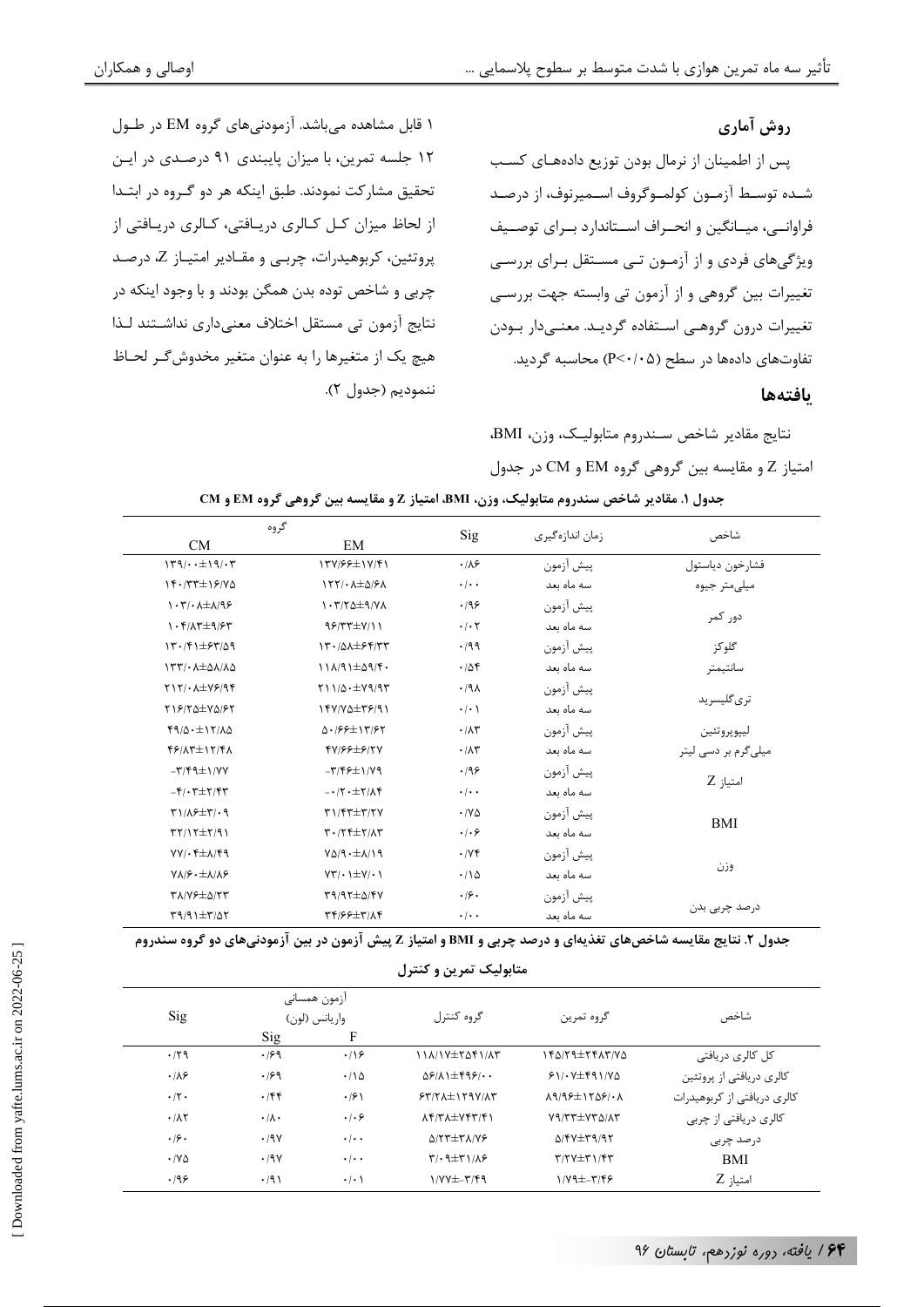جدول ٣. میزان تغییرات درون گروهی IL-6 و IL1β

| sig                           | پس آزمون                                    | ييش آزمون                               | عوامل التهابي | گروه      |  |
|-------------------------------|---------------------------------------------|-----------------------------------------|---------------|-----------|--|
| $* \cdot \cdot \cdot$         | $\uparrow$ /٢٣ $\pm$ $\cdot$ / $\uparrow$ / | $f/\cdot V \pm 1/\Delta$ 9              | IL-6          | EМ        |  |
| $^*$ . $\cdots$               | $N/N+1/N$                                   | $f$ /۳۷ $\pm$ ۱/۵۹                      | IL1 $\beta$   |           |  |
| $^*$ $\cdot$ / $\cdot$ $\vee$ | $f/f \cdot \pm 1/f$                         | $f/\cdot \lambda \pm 1/\lambda \lambda$ | IL-6          | <b>CM</b> |  |
| $^* \cdot / \cdot$            | $f/57 \pm 1/5$                              | $f/fY\pm1/YY$                           | IL1 $\beta$   |           |  |

نتايج آزمون آماري تي جفتي تفاوت معنـيداري را در میزان کاهش IL-6 و IL1β گروه تمرین کرده را نشان داد درحالي كه تفاوت معنىداري در ميزان IL-6 و IL1β پس از سه ماه نشان نداد (جدول ٣).

جدول ۴. مقایسه بین گروهی میزان IL1β و IL-6 پس از سهماه

| SIQ                                            | CМ                                                     | EM                   |            |
|------------------------------------------------|--------------------------------------------------------|----------------------|------------|
| $\cdot$ / $\cdot$ $\cdot$ $\cdot$ <sup>8</sup> | $f/f \cdot \pm 1/f \Lambda$                            | $Y/YY \pm 1/\cdot Y$ | II -6      |
| .1.58                                          | $\uparrow$ / $\uparrow$ ۹ $\pm$ $\cdot$ / $\uparrow$ Λ | $f/57\pm1/5\Lambda$  | $IL1\beta$ |

نتايج آزمون آماري تي مستقل نشاندهنـدەي تفـاوت معنے دار در مقـادیر پـس آزمـون IL-6 و IL1β دو گـروه مے باشد (جدول ۴).

جدول ۵. میزان تغییرات درون گروهی سطوح مغز گروه EM و

| €M                 |                                                                                                                        |           |            |      |  |  |
|--------------------|------------------------------------------------------------------------------------------------------------------------|-----------|------------|------|--|--|
| <b>S1g</b>         | $\text{mm}^2$ ) مقدار                                                                                                  | مر حله    | سطوح مغز   | گروه |  |  |
| $\cdot$ /٢ $\cdot$ | 14681174±66717.                                                                                                        | پيش أزمون | ساجيتال    | EM   |  |  |
|                    | 14859165±858185                                                                                                        | يس آزمون  |            |      |  |  |
| ۱۲۵                | 11657777±589.98                                                                                                        | پيش آزمون | فرونتال    |      |  |  |
|                    | 11YY1/YY±4. 1/11                                                                                                       | يس آزمون  |            |      |  |  |
| ۱۴۶                | 158.7/45±1778/48                                                                                                       | ييش ازمون | هور يزنتال |      |  |  |
|                    | 14419/77±1179/69                                                                                                       | يس آزمون  |            |      |  |  |
| ۰۱۴۹               | $\frac{15}{150}$ $\frac{15}{150}$ $\frac{15}{150}$ $\frac{15}{150}$ $\frac{15}{150}$ $\frac{15}{150}$ $\frac{15}{150}$ | ييش آزمون | ساجيتال    | CМ   |  |  |
|                    | 16767/77±757/55                                                                                                        | يس آزمون  |            |      |  |  |
| $\cdot \pi$ .      | 11914/77±۶7۳/84                                                                                                        | پيش آزمون | فرونتال    |      |  |  |
|                    | 11884/81±8381.4                                                                                                        | يس آزمون  |            |      |  |  |
| .75                | 14647/36±1141/4.                                                                                                       | ييش آزمون | هور يزنتال |      |  |  |
|                    | $1007 \cdot 9 \cdot 117777$                                                                                            | یس آزمون  |            |      |  |  |

نتايج آزمون آماري تي جفتي تفاوت معنـي‹اري را در سطوح مغزی هر دو گروه نشان نداد (جدول ۵). نتايج آزمون آماري تي مسـتقل تفـاوت معنـي‹اري را پس از سه ماه در گروه تمرین کرده و کنتـرل نشـان نـداد (جدول ۶).

جدول ۶. مقايسه بين گروهي مقدار سطوح مغز پس از سه ماه

| هور پزنتال       | فرونتال                                               | ساجيتال              |            |
|------------------|-------------------------------------------------------|----------------------|------------|
| 14419/77±1179/69 | \\YY\/YY±4.^^\\\                                      | 14178/87±101/10      | EM         |
| ۱۵۵۲۰/۹۰±۱۱۲۲/۷۷ | $11A5\Delta/\Lambda$ $\pm$ $57\Lambda/\cdot$ $\Delta$ | 14787/77±707/00      | CМ         |
| .199             | ۱۵۶.                                                  | $\cdot$ / $\wedge$ ۳ | <b>SIg</b> |

#### بحث و نتيجهگيري

در این تحقیق دوازده هفته تمـرین هـوازی بـا شـدت متوسيط موجب كباهش كليوكز از ١٣٠ بيه ١١٨، تری گلیسرید از ۲۱۱ به ۱۴۷، لیپویروتئین پرچگال از ۵۰ به ۴۷، دور کمـر از ۱۰۳ بـه ۹۶ و همچنــین کـاهش فشــارخون از ۱۳۷ بــه ۱۲۲ را موجــب گردیــد کــه ایــن تغییرات در کاهش میزان گلـوکز و لیپـوپروتئین پرچگـال معنے دار نبود. ولی کاهش مقادیر تری گلیسرید، دور کمر و فشارخون معنی دار می باشد (P<۰/۰۵). در مجموع امتیــاز Z شـاخصهـای سـندروم متابولیـک از ٣/۴۶- بـه ٠/٢٠-افزایش معنیداری یافت (P<٠/٠۵) که این افـزایش گـواه بهبود وضعیت شاخصهای سندروم متابولیک مےباشـد و نشان از تأثیر سه ماه تمرین هوازی بـا شــدت متوسـط بـر مجموع امتیاز Z شـاخصهـای سـندروم متابولیـک اسـت. طبق بررسی هایی که در میزان درصد چربـی، وزن و BMI صورت گرفت این متغیرها نیز در اثـر تمـرین هـوازی سـه ماهه کاهش معنی داری یافتند (P<۰/۰۵).

انجام سه ماه تمرین هوازی با شـدت متوسـط موجـب كاهش معنى دار IL-6 ،IL1β شد (Ρ<۰/۰۵) و ايـن نتـايج با نتايج برخي مطالعات (٢٢،٢٣) همسو مي باشد كه علت كاهش عوامل پيش التهابي را تأثير ورزش بر كاهش درصد چربی بـدن، کـاهش دور کمـر، BMI و لیتـین و افـزایش آدیپـــونکتین و حساســـیت انســـولینی مـــیداننـــد، از مکانیسمهای مؤثر دیگر در کاهش التهاب به وسیله ورزش بهبود عملکرد سلولهای آندوتليال میباشـد. بـا توجـه بـه اينكه فعالسازي سلول هـاي انـدوتليال احتمـالاً منجـر بـه توليد اينترلوكين ها مي گردد و مولكول چسـبان التهـاب را در پي دارد، فعاليت منظم طــولاني,مــدت موجـب افــزايش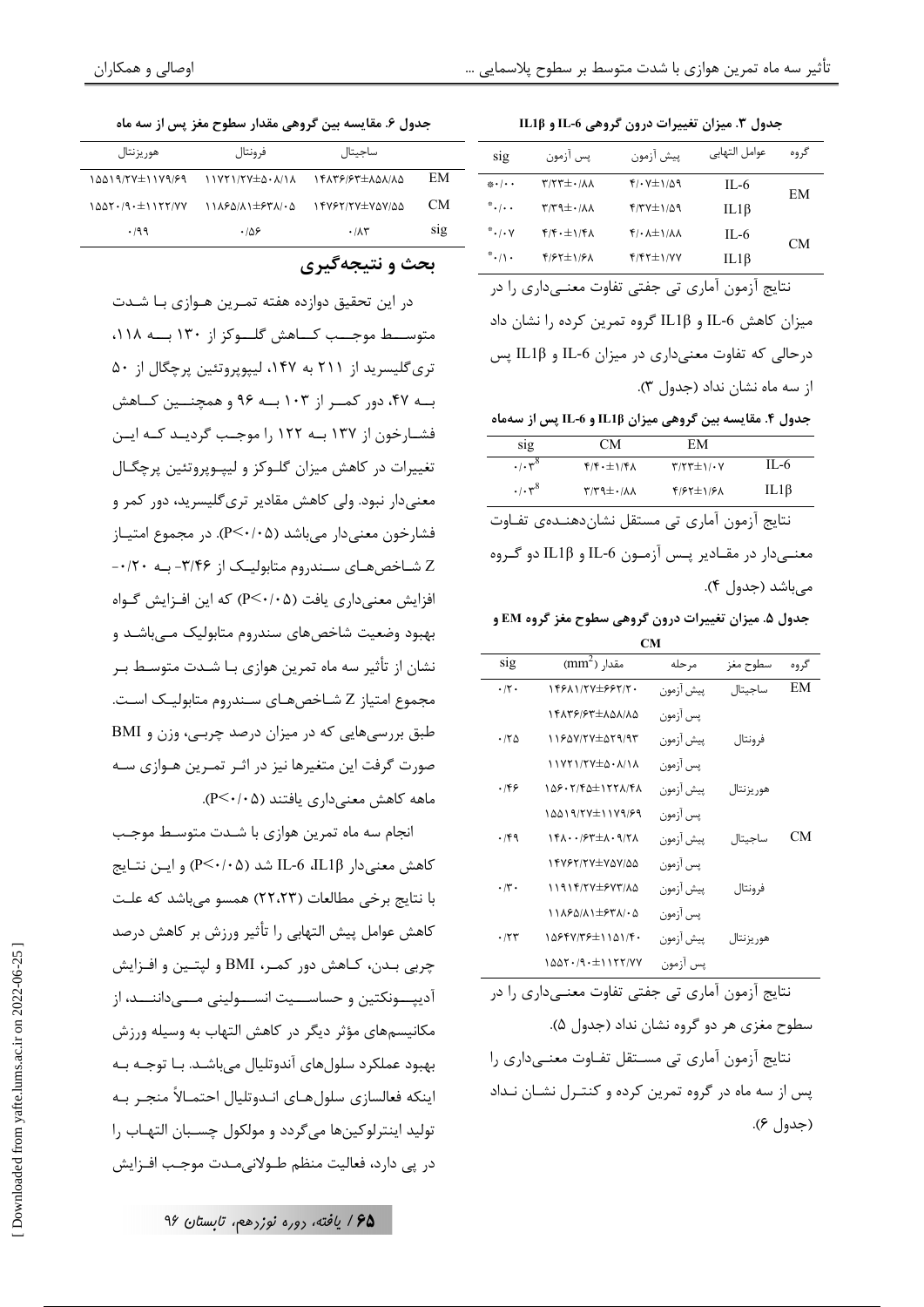آنتی|کسیدانت از طریق افزایش آنزیمهای آنتـی|کســیدانی میگردد. تمرین ورزشی بهطور مستقیم از طریـق کـاهش توليــد ســايتوكاين بافــت آدييــوز، عضــله و ســلولهــاي تکهستهای و بهطور غیرمستقیم بـه وسـیله افـزایش حساسيت انسوليني، افزايش عملكرد انـدوتليال و كـاهش وزن بدن موجبات كاهش عوامل پيش التهـابي مـي٤كـردد (٢۴). حـال بـا توجـه بـه كـاهش معنــىدار ميـزان تري گليسريد، دور كمر، فشـارخون، درصـد چربـي، وزن و BMI پس از سـه مـاه تمـرين هـوازي بـا شـدت متوسـط می توان علت کاهش عوامل التهـابی را بــه تـأثير ســه مــاه تمــرین در کــاهش میــزان تــری5للیســرید، دور کمــر، فشارخون، درصد چربي، وزن و BMI ربط داد.

استینس وولـد و همکـاران پـس از سـه مـاه تمـرین استقامتی شدید هیچ تغییر معنیداری را در میزان سطح سرمی IL-6 و hs-CRP مشاهده نکردند البته میزان TNF کاهش یافته و این میزان کاهش معنے دار نبود (۱۴). بـا توجه به اطلاعات حاصل از تحقیـق مـیتـوان ایـن عـدم کاهش را به بالا بودن فشارخون ۱۴۰، تری گلیسرید ۲۳۰، دور کمر ۱۰۹/۶ ربط داد در حالی که این موارد به ترتیب در تحقیق حاضر پس از سه ماه تمـرین هـوازی بـا شـدت متوسط ١٢٢، ١۴٧، ٩۶ بود و اين مقـادير نيـز نسـبت بـه پمیش آزمون کماهش معنمیداری داشتند (P<۰/۰۵). همچنین با توجه به ایـن کـه مـدت زمـان تمـرین بـدون محاسبه وقت استراحت و گرم کردن در تحقیق استینس وولد و همكـاران ١۶ دقيقـه بـود و ايـن مـدت تمـرين در مقابل مدت زمان متد تمريني تحقيـق حاضـر بسـيار كـم میباشد میتوان علت عدم كاهش عوامل التهابی را نیز بـه آن نسبت داد.

کریستینسین و همکاران نیز پس از سـه مـاه تمـرین استقامتي هيچ تغييـري در ميـزان عوامـل التهـابي IL-6 مشاهده نکردند. در مطالعــه مــذکور وزن از ۱۰۰ بــه ۹۷ و دور کمـر از ۱۰۴ بـه ۹۸/۸ کـاهش یافتـه بـود و زمـان

خونگیری ۲۴ ساعت پس از آخرین جلسه تمرینـی انجـام شده بود (۱۵). علت عـدم كـاهش IL-6 در پـژوهش يـاد شده را احتمالاً میتوان بـه زمـان خـونگیری نزدیـک بـه آخرین جلسه تمرینی مربوط دانست. چـرا کـه بـر اسـاس مطالعات گذشـته زمـان خـونگيري مطلـوب بـراي حـذف عوامل تأثير گذار بر سطوح فاكتورهاى التهـابي ٣ يــا ۴ روز بعد از آخرین جلسه تمرینـی مـیباشـد (۲۵). در تحقیـق حاضر نيـز مشـابه تحقيـق يـاد شـده، كـاهش معنـىدار شاخصهای متابولیک، وزن بدن و دور کمر وجـود داشـت (P<۰/۰۵). ولي خونگيري ۴ روز پس از جلسه آخر انجـام شد. لذا شاید بتوان تفاوت کاهش اینترلوکین ۶ نسبت بـه مطالعه کریستینسین و همکاران را به فاصله زمانی مطلوب خونگیری مربوط دانست.

لی و همکـاران تغییـر معنـی۱داری در میـزان عوامـل التهابی پس از سه ماه تمرین اسـتقامتی مشـاهده نکردنـد (١۶). علت عدم همخوانی نتـایج را مـی تـوان بـه یکسـان نبودن بيماري، سطوح استراحتي عوامـل التهـابي، سـن آزمودنی ها ربط داد. با توجه به اینکه افراد شـرکت کننــده در تحقیق لی و همکاران چـاق و دیـابتی بودنـد و میـزان IL-6 بهطور متوسط در پیش آزمون ۰/۹ گزارش گردیـد و این مقدار در افراد شرکت کننـده کـه مبـتلا بـه سـندروم متابولیک بودند در تحقیق حاضر ۴/۰۷ میباشد. همچنین میانگین سنی آزمودنیهای لی و همکـاران ۱۶ و میـانگین سنی در تحقیق حاضر ۵۸ سال میباشد.

نتــايج تحقيــق تروســيد و همكــاران (١٧)، ســيلوا و همكـاران (١) بــا نتــايج تحقيــق حاضــر همخــواني دارد. تروسید و همکـاران تمـرین ورزشـی را مـؤثر در کـاهش التهاب افراد مبتلا به سندروم متابولیـک دانسـتند (١٧) از طـرف دیگـر اوبربـاخ و همکـاران (۲۶) و نیـز بالدوسـبی و همكاران (٢٧) كاهش hs-CRP و IL-6 را گزارش نمودنـد. نکته قابل ذکر این میباشد که نتایج یکسان تحقیق مـا در مقابل یک سال تمرین با شدت بالا هر هفتـه دو بـار و هـر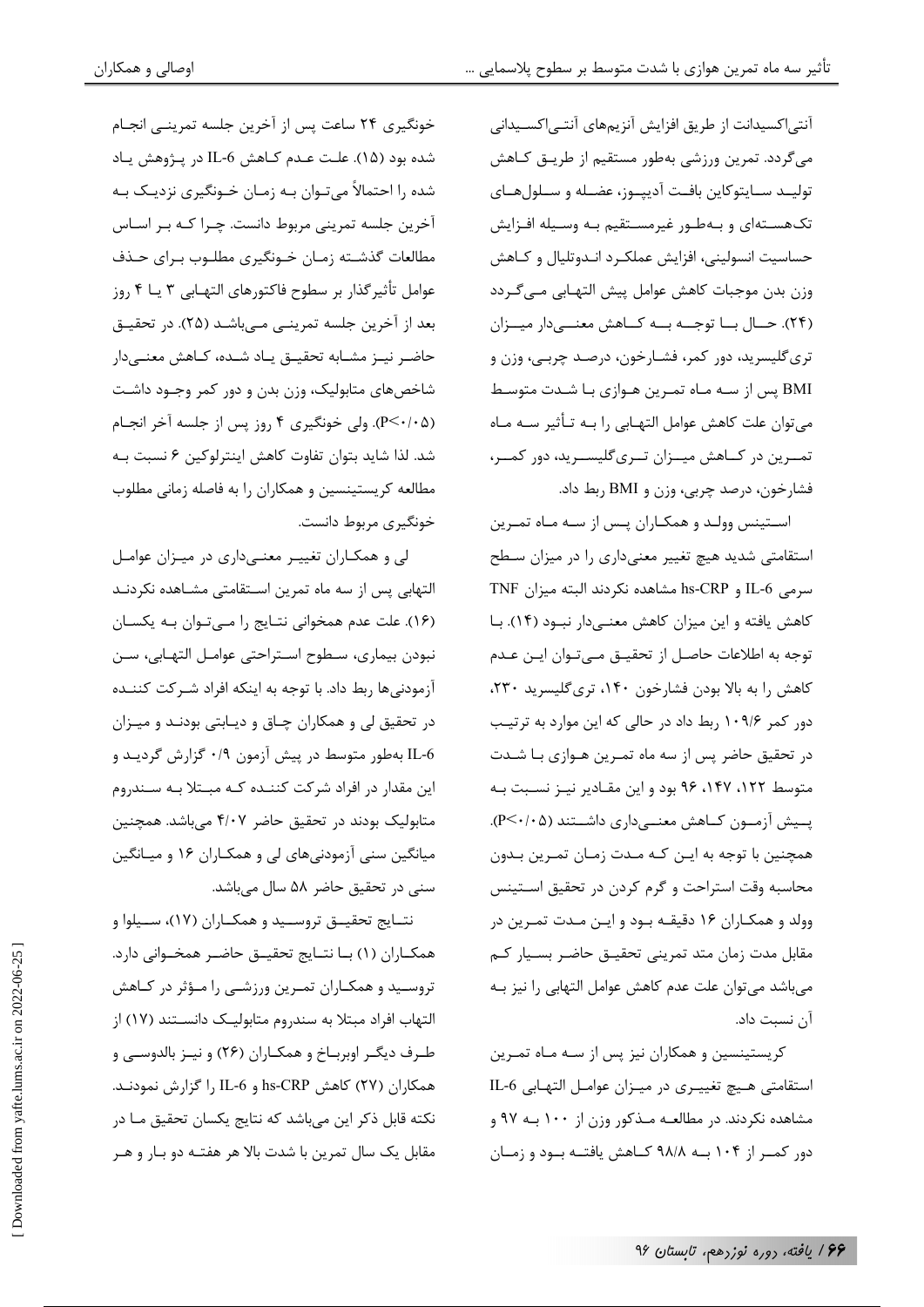جلسه ۶۰ دقیقه بود در حـالی کـه تمـرین سـه ماهـهی تحقيق حاضر، هر هفته سه جلسه و هر جلسـه تقريبـاً در مـاه آخـر از ۴۵ دقیقـه تـا ۵۷ دقیقـه بـود (۲۶،۲۷). از علتهای دیگر کاهش عوامـل التهـابی در تحقیـق حاضـر، می توان کاهش گلوکز و BMI اشاره نمود.

سیلوا و همکاران عدم تـأثیر ۱۰ روز فعالیـت ورزشـی متـوالى را بـر ميـزان عوامـل التهـابي را اظهـار نمودنـد (۵/ ۲/ ۲۰) (۱). این مشاهدات نشان دهنده آن مےباشد كه مدت زمان تمرين بـراي كـاهش عوامـل التهـابي بايـد بيشتر باشد. علت عدم همخواني نتايج، احتمــالاً تفــاوت در مـدت تمـرین و زمـان نمونــهبـرداری مــیباشـد. ســیلوا و همكـــاران بلافاصـــله بعـــد از آخـــرين جلســـه تمرينــــى نمونهبرداری کردند و اینکه اگر آنهـا مثـل تحقیـق حاضـر پس از چهار روز نمونهبرداری میکردند این احتمال وجود داشت که نتایجی همسان گزارش می کردند.

در تحقیق حاضر مقادیر سطوح مغـز پـس از سـه مـاه تمرین هوازی با شدت متوسط تفاوت معنیداری با مقادیر يـيش آزمـون نداشـت. نتـايج حاصـله در مقايسـهي بـين گروهی بعد از سه ماه نیز تفاوت معنیداری را نشان نـداد. با توجه به نتايج، ميتوان علت عدم تفاوت را احتمــالاً نيــاز به تمرين بيشتر و درنتيجـه زمـانبـر بـودن ايـن تغييـر و تحولات نام برد. چرا که سایز کمـر و مقـدار گلـوکز خـون هنوز بالاتر از مقادیر معیار بودند، امتیاز Z نیز هنوز منفـی میباشد و انتظار بر آن هست که انجام تمرینـات مـنظم و ادامهى تمرينـات موجـب رفـع كامـل عارضـهى سـندروم متابولیک و افزایش امتیاز Z گردد تا حجم مغز تحت تأثیر قرار گیرد.

نتــايج تحقيــق حاضــر بــا نتــايج مطالعــه مــورتيمر و همکاران (۱۹) همخوانی دارد و با نتایج مطالعه اریکسون و همکاران (۱۸) همخوانی ندارد.

مورتیمر و همکاران در مطالعه خود اشاره نمودند کـه ۴۰ هفته پیادهروی هیچ تأثیری بر حجم مغز افـراد مسـن

نداشت (١٩). علت عدم همخـواني نتـايج، متفـاوت بـودن شدت تمرين ميباشد.

همچنین اریکسون و همکاران نشـان دادنـد کـه یـک سال تمرین هوازی هر هفتـه سـه بـار بـا شـدت متوسـط موجب افزایش حجم مغز مـیگـردد (۱۸). افـزایش حجـم مغز را در ارتباط با افزایش Vo2max و همچنین افزایش سطح BDNF ذكر نمودنـد. ميـزان BDNF از ٢١/٣٢ بـه ٢٣/٧٧ تغيير يافت كه نشاندهندهي تأثير معنىدار تمرين یکساله بر میزان BDNF میباشد (۹). با توجه به اینکه هنوز مقدار گلوکز و امتیاز Z پـس از سـه مـاه تمـرین بـه سطح مطلوب خود برنگشتهاند این احتمال و جود دارد که ادامهی تمرینات موجب کـاهش سـطح گلـوکز و افـزایش امتياز Z گردد. با اينكه تمرين سـه ماهـه موجـب كـاهش درصد چربی بدن گردید ولی این مقدار بسیار بالاتر از حـد مطلوب می باشد کـه انجـام تمرینـات و ادامـه آن موجـب كاهش درصد چربی بدن خواهد شد با در نظر گرفتن ایـن مطلب که هر چه درصد چربی بدن بالا باشد میزان سطوح عوامل التهابي نيز بالا خواهد بود و بالا بودن سطوح عوامل التهابي موجب كاهش بيـان BDNF خواهـد شـد (٩,١٠). درصد چربی و گلوکز خون که بالا بودن سـطوح آن تـأثير منفی بر میزان BDNF دارد هر دو در این تحقیق پس از سه ماه تمرین هوازی هنوز مقدارشان بالا بودند. بـا توجـه به روند کاهشی درصد چربی و گلوکز ایـن احتمـال وجـود دارد که ادامه تمرینات موجب بهبود شـرایط و درنتیجـه افزايش BDNF و افزايش سطوح مغز گردد.

## تشکر و قدردانی

از تمام آزمودنی ها که داوطلبانه در این تحقیق شرکت کردند و همچنین از ریاست محتـرم بنیـاد شــهید و امــور ایثارگران استان زنجان که ما را در انجام این تحقیق پاری نمودند، صمیمانه تشکر می نماییم.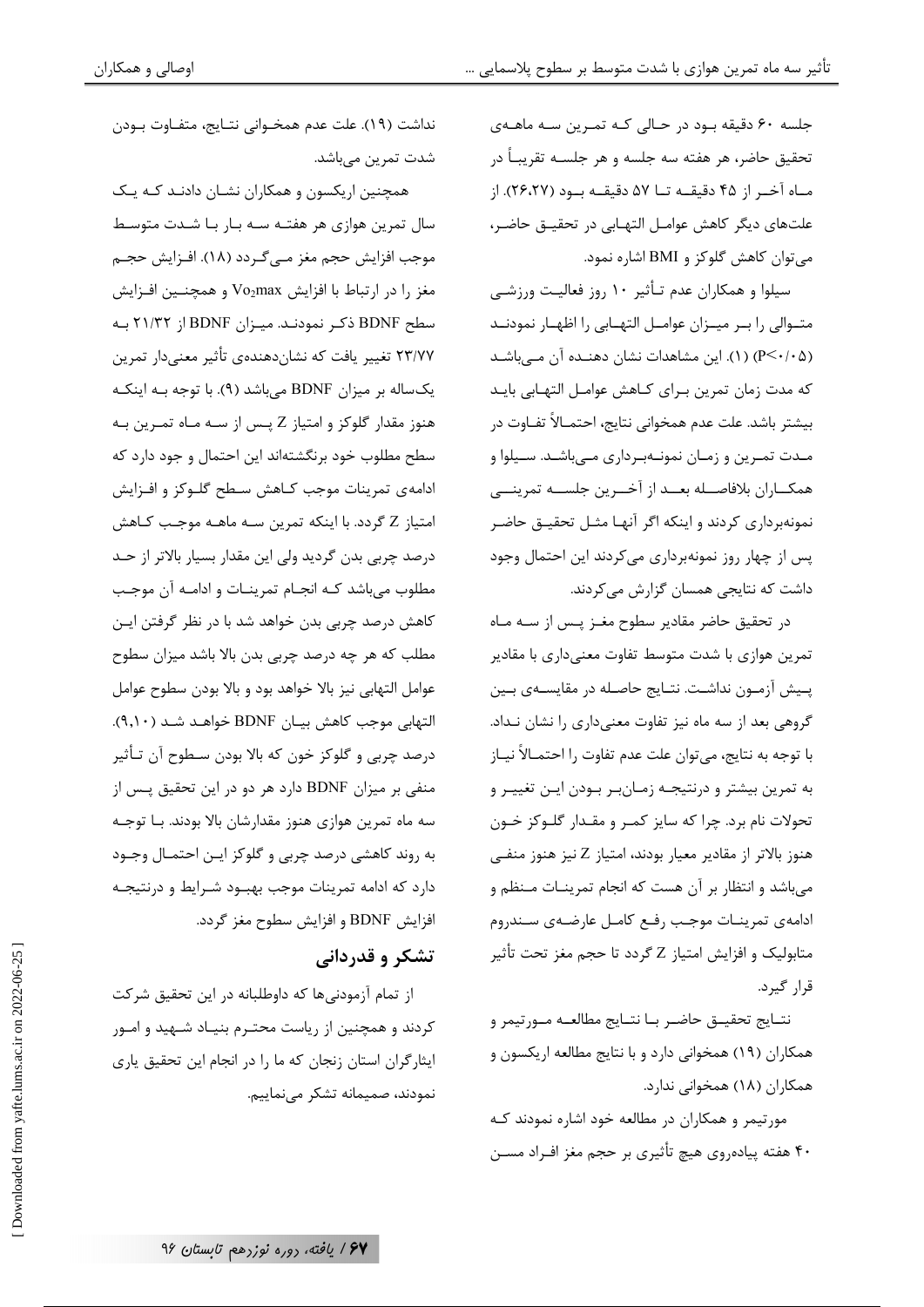## **References**

- 1. Silva SGd, Simões PSR, Mortara RA, Scorza FA, Cavalheiro EA, Naffah-Mazzacoratti MdG, et al. Exercise-induced hippocampal anti-inflammatory response in aged rats. JNI. 2013; 10: 61-66.
- 2. Cavalieri M, Ropele S, Petrovic K, Pluta-Fuerst A, Homayoon N, Enzinger C, et al. Metabolic syndrome, brain magnetic resonance imaging, and cognition. Diabetes Care. 2010; 33(12): 2489-2495.
- 3. Grundy SM, Cleeman JI, Daniels SR, Donato KA, Eckel RH, Franklin BA, et al. Diagnosis and management of the metabolic syndrome: an American heart association/national heart, lung, and blood institute scientific statement. Circulation. 2005; 112: 2735-2752.
- 4. Bullo M, Peeraully MR, Trayhurn P, Folch J, Salas-Salvado J. Circulating nerve growth factor levels in relation to obesity and the metabolic syndrome in women. J Endocrinol. 2007; 157(3): 303-310.
- 5. Devaraj S, Torok N, Dasu MR, Samols D, Jialal I. Adiponectin decreases C-reactive protein synthesis and secretion from endothelial cells: evidence for an adipose tissue-vascular loop. Arterioscler Thromb Vasc Biol. 2008; 28(7): 1368-1374.
- 6. Rader DJ. Inflammatory markers of coronary risk. N Engl J Med. 2000; 343: 1179-1182.
- 7. Phillips C, Baktir MA, Srivatsan M, Salehi A. Neuroprotective effects of physical activity on the brain: a closer look at trophic factor signaling. CNS. 2014; 8: 1-16.
- 8. Patanella AK, Zinno M, Quaranta D, Nociti V, Frisullo G, Gainotti G, et al. Correlations Between Peripheral Blood Mononuclear Cell Production of BDNF, TNF-alpha, IL-6, IL-10 and Cognitive Performances in Multiple Sclerosis Patients. JNSR. 2010; 88: 1106-1112.
- 9. Tanaka S, Ide M, Shibutani T, Ohtaki H, Numazawa S, Shioda S, et al. Lipopolysaccharide induced microglial activation induces learning and memory deficits without neuronal cell death. JNSR. 2006; 83: 557-566.
- 10. Yaffe K, Lindquist K, Penninx BW, Simonsick EM, Pahor M, Kritchevsky S, et al. Inflammatory markers and cognition in well-functioning African-American and white elders. Neurology. 2003; 61: 76-80.
- 11. Christos Kasapis M. The Effects of Physical Activity on Serum C-Reactive Protein and Inflammatory Markers. JACC. 2005; 45(10): 1563-1569.
- 12. Meek TH, Wisse BE, Thaler JP, Guyenet SJ, Matsen ME, Fischer JD, et al. BDNF action in the brain attenuates diabetic hyperglycemia via insulin-independent inhibition of hepatic glucose production. Diabetes. 2013; 62(5): 1512-1518.
- 13. Brown JP, Sollers JJ, Thayer JF, Zonderman AB, Waldstein SR. Blood pressure reactivity and cognitive function in the Baltimore Longitudinal Study of Aging. Health Psychol. 2009; 28(5): 641-646.
- 14. Stensvold D, Stig Arild Slørdahl MD, Wisløff U. Effect of Exercise Training on Inflammation Status Among People with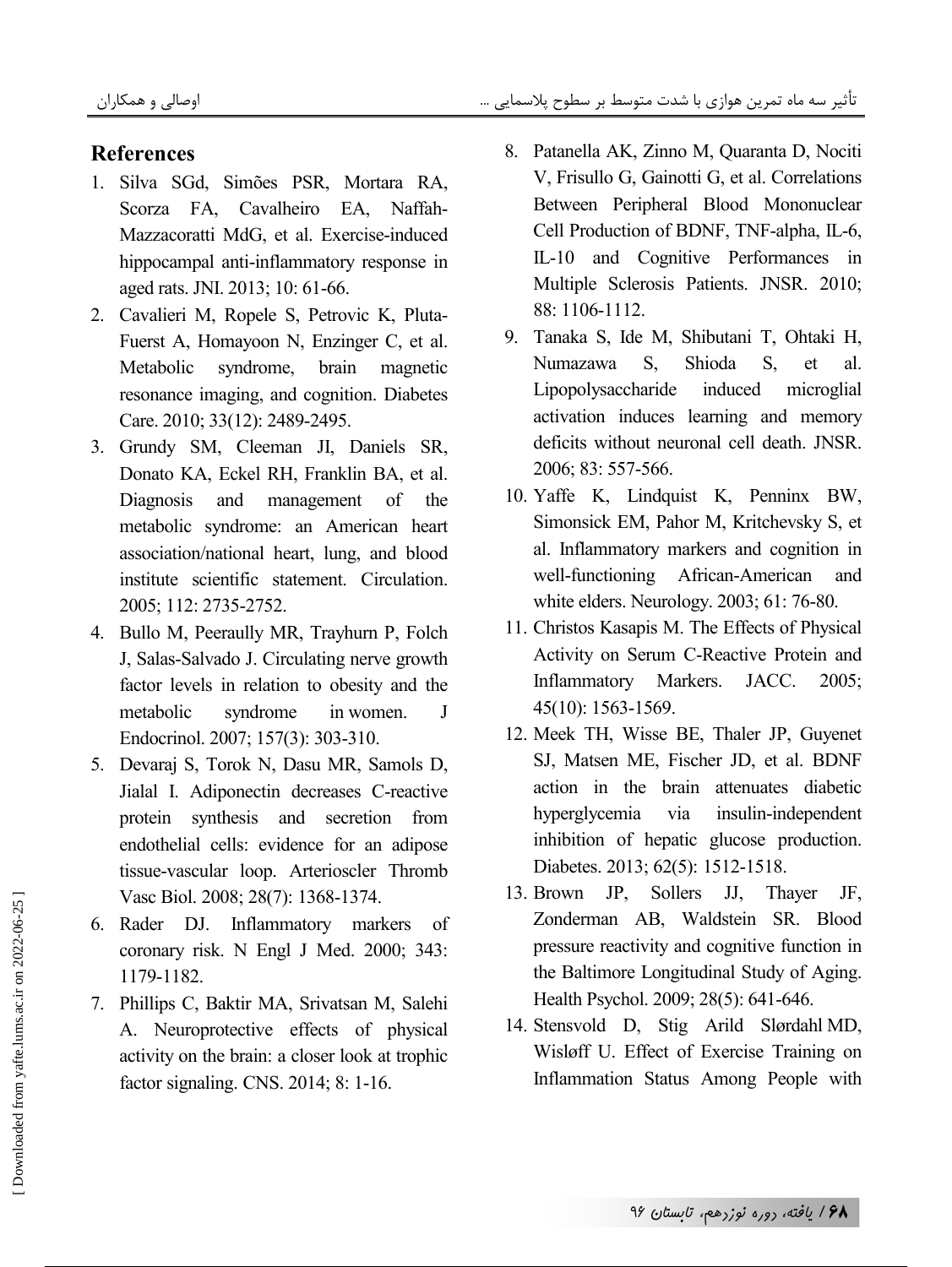Metabolic Syndrome. MSD. 2012; 10: 267- 272.

- 15. Christiansen T, Paulsen SK, Bruun JM, Pedersen SB, Richelsen B. Exercise training versus diet-induced weight-loss on metabolic risk factors and inflammatory markers in obese subjects: a 12-week randomized intervention study. AJPEM. 2010; 298(4): 824-831.
- 16. Lee SS, Yoo JH, Kang S, Woo JH, Shin KO, Kim KB, et al. The Effects of 12 Weeks Regular Aerobic Exercise on Brainderived Neurotrophic Factor and Inflammatory Factors in Juvenile Obesity and Type 2 Diabetes Mellitus. J Phys Ther Sci. 2014; 26(8): 1199-1204.
- 17. Troseid M, Lappegard KT, Mollnes TE, Arnesen H, Seljeflot I. The effect of exercise on serum levels of interleukin-18 and components of the metabolic syndrome. MSD. 2009; 70: 579-584.
- 18. Erickson KI, Voss MW, Prakash RS, Basak C, Szabo A, Chaddock L, et al. Exercise training increases size of hippocampus and improves memory. PNAS. 2011; 108(7): 3017-3022.
- 19. Mortimer JA, Ding D, Borenstein AR, DeCarli C, Guo Q, Wu Y, et al. Changes in brain volume and cognition in a randomized trial of exercise and social interaction in a community-based sample of non-demented Chinese elders. J Alzheimers Dis. 2012; 30(4): 757-766.
- 20. Babaei P, damirchi A, Alamdari KA. Effects of Endurance Training and Detraining on Serum BDNF and Memory Performance in Middle Aged Males with

Metabolic Syndrome. IJEM. 2013; 15(2): 132-142. (In Persian)

- 21. Qi Z, He J, Zhang Y, Shao Y, Ding S. Exercise training attenuates oxidative stress and decreases p53 protein content in skeletal muscle of type 2 diabetic Goto-Kakizaki rats. FRBM. 2011; 50(7): 794- 800.
- 22. Esposito K, Pontillo A, DiPalo C, Giugliano G, Masella M, Marfella R, et al. Effect of weight loss and life style changes on vascular inflammatory markers in obese women: a randomized trial. JAMA. 2003; 289: 1799-1804.
- 23. Gielen S, Adams V, Möbius-Winkler S, Linke A, Erbs S, Yu J, et al. Antiinflammatory effects of exercise training in the skeletal muscle of patients with chronic heart failure. J Am Coll Cardiol. 2003; 42: 861-868.
- 24. Romano M, Sironi M, Toniatti C, Polentarutti N, Fruscella P, Ghezzi P, et al. Role of IL-6 and its soluble receptor in induction of chemokines and leukocyte recruitment. Immunity. 1997; 6: 315-325.
- 25. Shayan A, Bagherzadeh F, Shahbazi M, Choobineh S. The Effect of Two Types of Exercise (Endurance and Resistance) on Attention and Brain Derived Neurotropic Factor Levels in Sedentary Students. JDML. 2015; 6(4): 433-452. (In Persian)
- 26. Oberbach A, Lehmann S, Kirsch K, Krist J, Sonnabend M, Linke A, et al. Long-term exercise training decreases interleukin-6 (IL-6) serum levels in subjects with impaired glucose tolerance: effect of the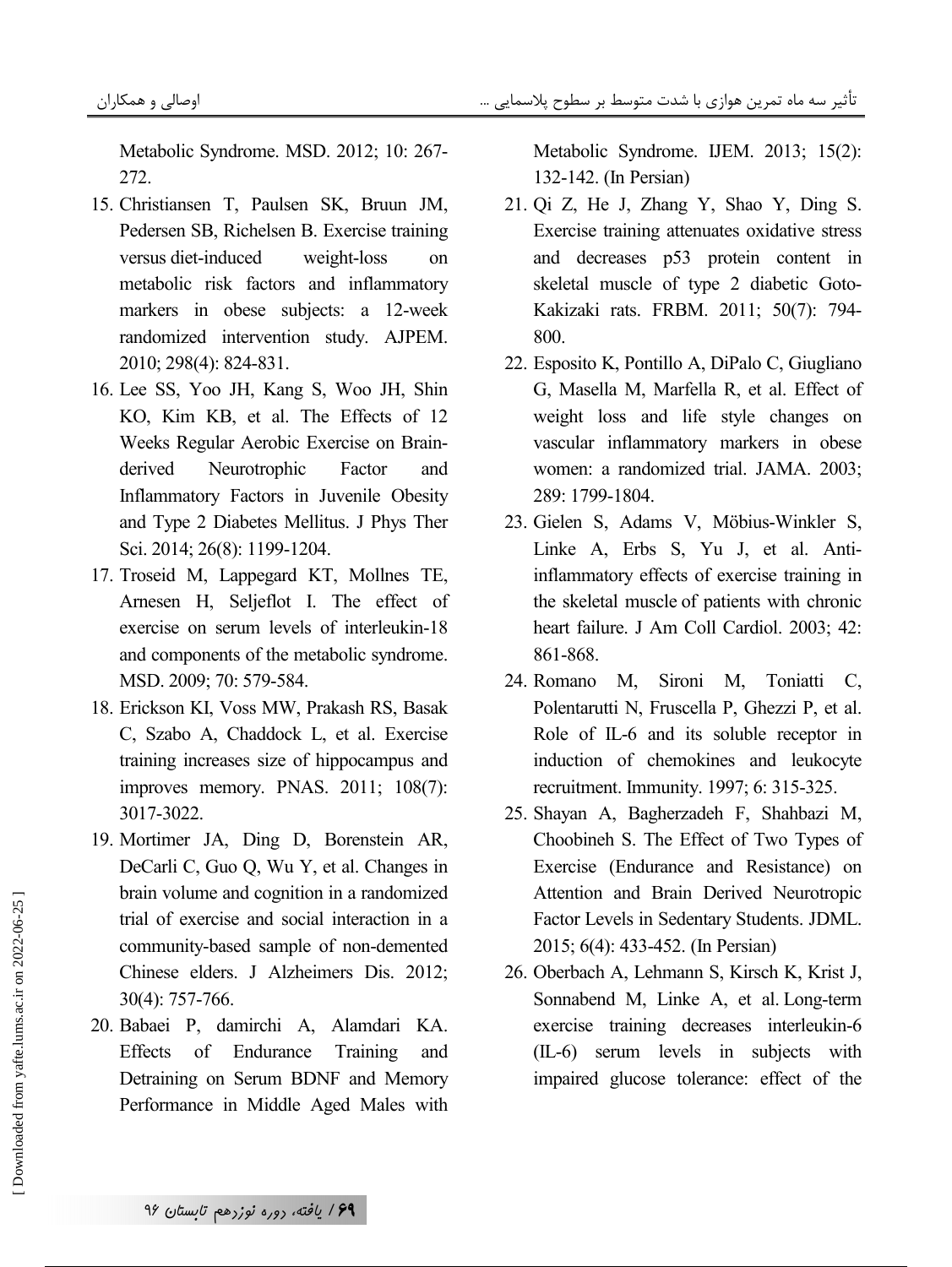K174G/C variant in IL-6 gene. EJE. 2008; 159: 129-136.

27. Balducci S, Zanuso S, Nicolucci A, Fernando F, Cavallo S, Cardelli P, et al. Anti-inflammatory effect of exercise training in subjects with type 2 diabetes and the metabolic syndrome is dependent on exercise modalities and independent of weight loss. NMCD. 2010; 20: 608-617.